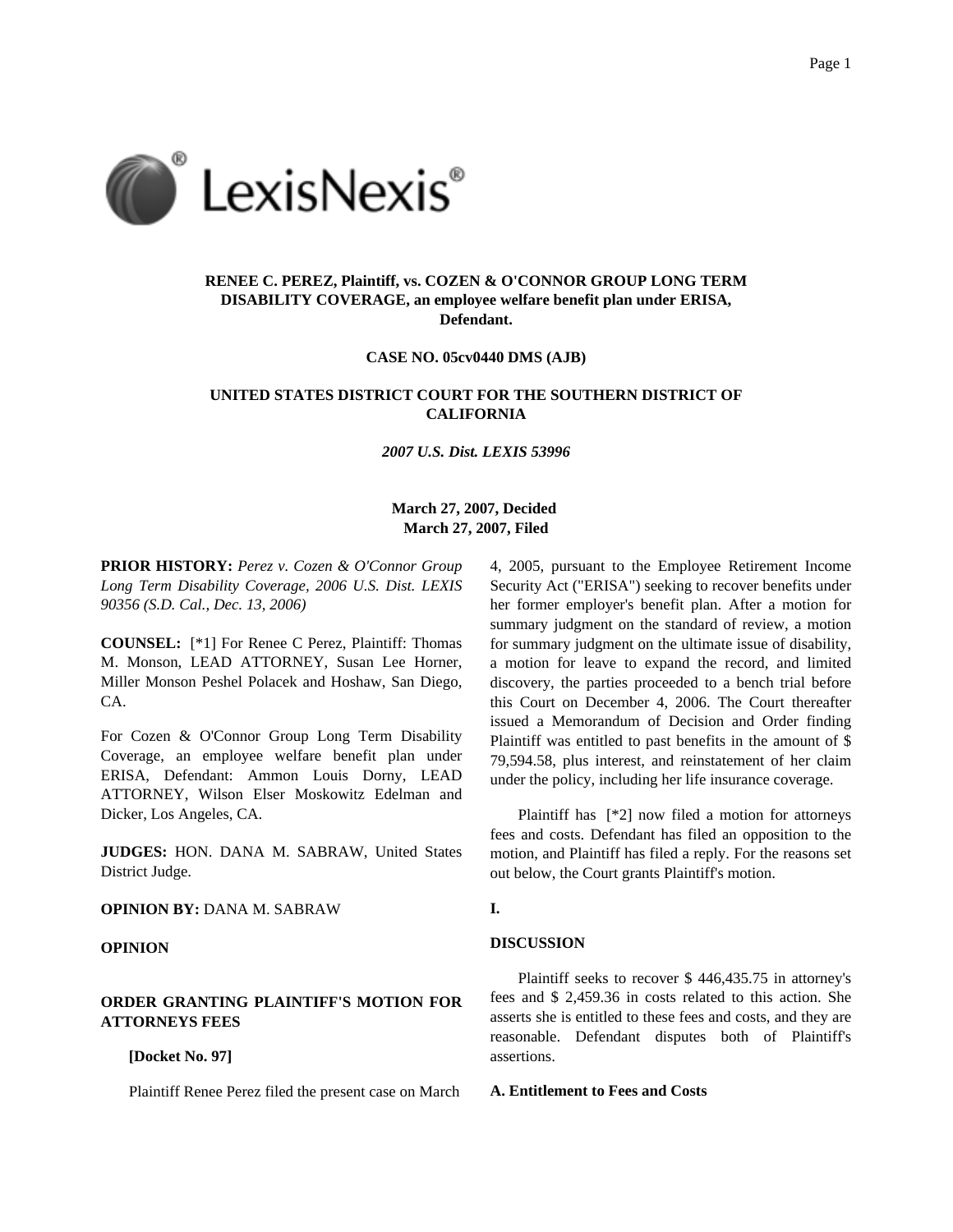Pursuant to 29 U.S.C.  $\frac{8}{3}$  1132(g)(1), the court may award a "reasonable attorney's fee and costs of action to either party" in an ERISA case. *29 U.S.C. § 1132(g)(1)*. Courts usually engage in the five-factor test set out in *Hummell v. S.E. Rykoff & Co., 634 F.2d 446 (9th Cir. 1980)*, to determine whether a party is entitled to fees and costs in an ERISA action. However, the Ninth Circuit has held that where "the fact that the plaintiff prevailed 'is evident from the order of the district court, it is unnecessary for the court to engage in a discussion of the factors enumerated in *Hummell.*'" *Grosz-Salomon v. Paul Revere Life Ins. Co., 237 F.3d 1154, 1164 (9th Cir. 2001)* (quoting *Nelson v. EG & G Energy Measurements Group, Inc., 37 F.3d 1384 (9th Cir. 1994))*. [\*3] In this case, it is evident from the Court's Memorandum of Decision and Order that Plaintiff prevailed in this action. After a bench trial, the Court found Plaintiff was entitled to past benefits and reinstatement of her claim, including her life insurance coverage. Defendant also implicitly admits Plaintiff is the prevailing party. (*See* Opp'n to Mot. for Attorney's Fees at 8.) Under these circumstances, an analysis of the *Hummell* factors is unnecessary to the Court's finding that Plaintiff is entitled to attorney's fees and costs.

### **B. Reasonableness of Fees**

District courts in the Ninth Circuit apply a "two-step hybrid lodestar/multiplier approach" to calculate a "reasonable" attorney's fee. *Welch v. Metropolitan Life Ins. Co., 480 F.3d 942, 945, 2007 WL 656390, at \*2 (9th Cir. 2007)*. "First, the court establishes a lodestar by multiplying the number of hours reasonably expended on the litigation by a reasonable hourly rate." *Id.* The lodestar amount is presumptively the "reasonable" fee amount. *Van Gerwen v. Guarantee Mutual Life Co., 214 F.3d 1041, 1045 (9th Cir. 2000)*. However, in "rare and exceptional cases," the court may use a multiplier to adjust the lodestar amount upward or [\*4] downward. *Id.* Use of a multiplier must be "supported by both specific evidence on the record and detailed findings by the lower courts' that the lodestar amount is unreasonably low or unreasonably high." *Id.*

The party seeking fees bears the burden of proving the lodestar amount. *Welch, 480 F.3d at 945, 2007 WL 656390, at \*2*; *Cortes v. Metropolitan Life Ins. Co., 380 F.Supp.2d 1125, 1129 (C.D. Cal. 2005)* (quoting *Blum v. Stenson, 465 U.S. 886, 895, 104 S. Ct. 1541, 79 L. Ed. 2d 891 & n.11 (1984))*. This means the party seeking fees

must show the hours it expended on the litigation were reasonable. Hours that are "'excessive, redundant, or otherwise unnecessary'" may be excluded from the fee request. *Welch, 480 F.3d at 946, 2007 WL 656390, at \*2* (quoting *Hensley v. Eckerhart, 461 U.S. 424, 434, 103 S. Ct. 1933, 76 L. Ed. 2d 40 (1983))*. The party seeking fees must also demonstrate its attorney's hourly rate is reasonable. A reasonable hourly rate is determined "'by reference to the fees that private attorneys of an ability and reputation comparable to that of prevailing counsel charge their paying clients for legal work of similar complexity.'" *Id. 480 F.3d at 946, at \*3* (quoting *Davis v. City and County of San Francisco, 976 F.2d 1536, 1545 (9th Cir. 1992))*. The quality of counsel's representation is inherent [\*5] to this determination. *Van Gerwen, 214 F.3d at 1046*.

#### 1. Reasonable Hourly Rate

Plaintiff asserts the reasonable hourly rates for her attorneys, Thomas M. Monson and Susan L. Horner, are \$ 495 and \$ 450, respectively. In support of these hourly rates, Plaintiff has provided the Court with several declarations from other attorneys that represent plaintiffs in ERISA matters. (*See* Decl. of Susan L. Horner in Supp. of Mot. for Attorney's Fees ("Horner Decl."), Exs. A-I.) The hourly rates charged by these attorneys range from \$ 400 to \$ 525. The attorney with the most experience, Charles Fleishman, who has been practicing since 1970, states his hourly rate is \$ 450. (Horner Decl., Ex. B.) Ronald Dean, who has been practicing since 1971, states his hourly rate is \$ 525, (Horner Decl., Ex. A), and Geoffrey V. White, who has been practicing since 1975, states his hourly rate is \$ 425. (Horner Decl., Ex. F.) Mr. Monson has been practicing since 1976, and based on his years of experience and the rates charged by Messrs. Fleishman, Dean and White, the Court finds \$ 425 to be a reasonable hourly rate for Mr. Monson.

Ms. Horner has been practicing since 1990. Plaintiff does not provide the Court with [\*6] any declarations from attorneys with this same amount of experience, but the Declarations provided show that attorneys with more experience than Ms. Homer charge from \$ 400 to \$ 495 per hour. (*See* Horner Decl., Exs. C-E, H-I.) Based on these Declarations, and the Court's finding that Mr. Monson's reasonable hourly rate should be \$ 425, the Court finds \$ 375 is a reasonable hourly rate for Ms. Horner.

Defendant argues the Court should look to the *Laffey*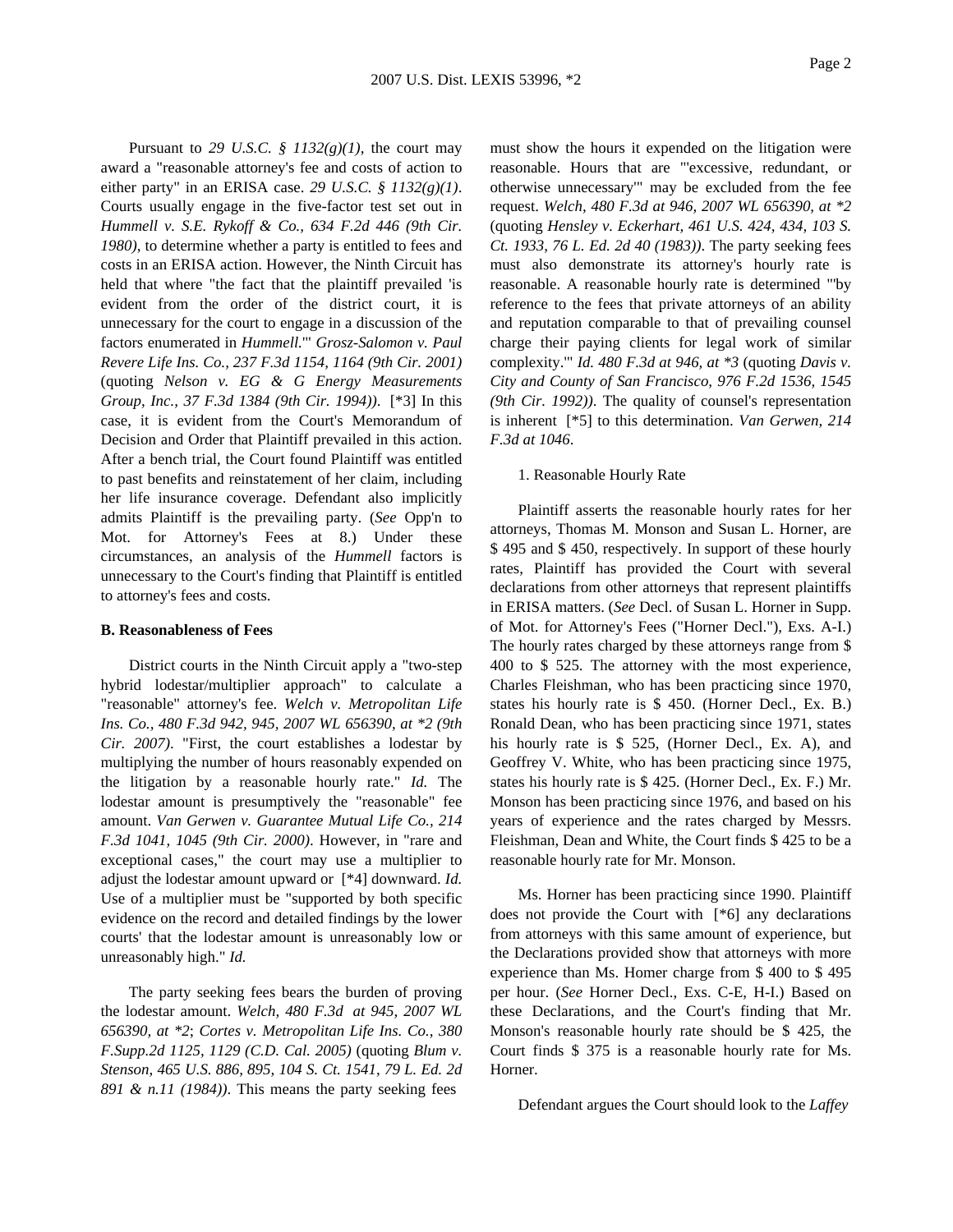Matrix to determine counsel's reasonable hourly rates. "The *Laffey* Matrix is a rate schedule established by the United States Department of Justice that establishes what the department believes to be a reasonable rate for corresponding legal experience in Washington, D.C." *American Canoe Ass'n, Inc. v. United States Environmental Protection Agency, 138 F.Supp.2d 722, 741 (E.D. Va. 2001)*. According to that Matrix, and making adjustments for locale, Defendant asserts a reasonable hourly rate for Mr. Monson is \$ 361, and a reasonable hourly rate for Ms. Horner is \$ 319. (*See* Decl. of Gerald G. Knapton ("Knapton Decl."), Ex. 27.) However, Defendant fails to cite any legal authority stating the *Laffey* Matrix should be used in an ERISA case, [\*7] or that it is applicable to any market outside of the Washington, D.C. area. Indeed, despite its close proximity to Washington, D.C, the Eastern District of Virginia has declined to use the *Laffey* Matrix. *See American Canoe, 138 F.Supp.2d at 741-42*. Furthermore, use of the *Laffey* Matrix in this case would be contrary to Ninth Circuit law, which "instructs district courts to use 'the rate prevailing *in the community* for *similar work* performed by *attorneys of comparable skill, experience, and reputation.*'" *Farhat v. Hartford Life and Accident Ins., No. C 05-0797 PJH, 2006 U.S. Dist. LEXIS 64865, 2006 WL 2521571, at \*2 (N.D. Cal. Aug. 30, 2006)* (quoting *Chalmers v. City of Los Angeles, 796 F.2d 1205, 1211 (9th Cir. 1986))* (emphasis added). The *Laffey* Matrix does not take any of these factors into account, and thus, the Court declines to consider it in determining the reasonable hourly rates for counsel in this case.

#### 2. Reasonable Number of Hours

Having determined a reasonable hourly rate for Mr. Monson and Ms. Horner, the Court must now consider whether the hours they expended on this case were reasonable. Defendant hired an expert to review counsel's billing records and offer his opinion on this issue, (*see* Knapton [\*8] Decl.), and it argues the Court should adopt this opinion in making its decision. However, the reasonableness of hours spent litigating a case is not an issue that requires expert opinion. On the contrary, it is an issue "about which the district court possesses sufficient expertise[.]" *Thompson v. Pharmacy Corp. of America, Inc., 334 F.3d 1242, 1245 (11th Cir. 2003)*. Accordingly, although the Court has carefully considered the opinions of Mr. Knapton, the weight to which those opinions are entitled is tempered by the Court's expertise.

Turning to counsel's billing records, the Court makes the following general observations: First, although the nature of Plaintiff's disability is complex and complicated, this was a relatively straightforward ERISA case. Plaintiff sought to recover benefits under her former employer's long-term disability policy. As in most ERISA cases, the Court had to decide the applicable standard of review based on the plan language, whether, and how much, discovery should be allowed, and ultimately, whether Plaintiff was disabled under the policy based on the record before the plan administrator. Under these circumstances, the Court finds it was unnecessary to have [\*9] two partners perform the overwhelming majority of work in this case. *See Kuhn v. Unum Provident Corp., No. CV 04-368 TUC DCB, 2007 U.S. Dist. LEXIS 9184, 2007 WL 446359, at \*2 (D. Ariz. Feb. 7, 2007)* (citing *Hensley, 461 U.S. at 434*) (stating court should exclude hours not reasonable expended due to overstaffing); *Vigilant Ins. Co. v. EEMAX, Inc., 362 F.Supp.2d 225, 227 (D.D.C. 2005)* (finding straightforward work should have been performed primarily by associate and reviewed by partner). Accordingly, the Court will reduce the number of hours where appropriate.

Second, Ms. Horner spent a substantial amount of time researching Dr. Amy Hopkins. Although this research generated a bevy of information about Dr. Hopkins, all of that information was outside the administrative record. As indicated in this Court's previous orders, and as clearly stated by the Ninth Circuit, the administrative record furnishes the primary basis for review in ERISA cases such as this one. *Kearney v. Standard Ins. Co., 175 F.3d 1084, 1090 (9th Cir. 1999)*. Evidence outside the administrative record is admissible "only when such evidence is needed to conduct an adequate de novo review." *McCoy v. Federal Ins. Co., 7 F.Supp.2d 1134, 1141 (E.D. Wash. 1998)* [\*10] (citing *Mongeluzo v. Baxter Travenol Long Term Disability Benefit Plan, 46 F.3d 938, 943-44 (9th Cir. 1995))*. In light of these presumptions, and Plaintiff's failure to overcome them in this case, the Court finds the time counsel spent researching Dr. Hopkins was unnecessary.

Third, Plaintiff fails to provide any evidence supporting recovery of fees for work performed by paralegals, law clerks, or secretaries. Specifically, there is no evidence concerning the experience of the persons identified as paralegals and law clerks, *i.e.,* an affidavit